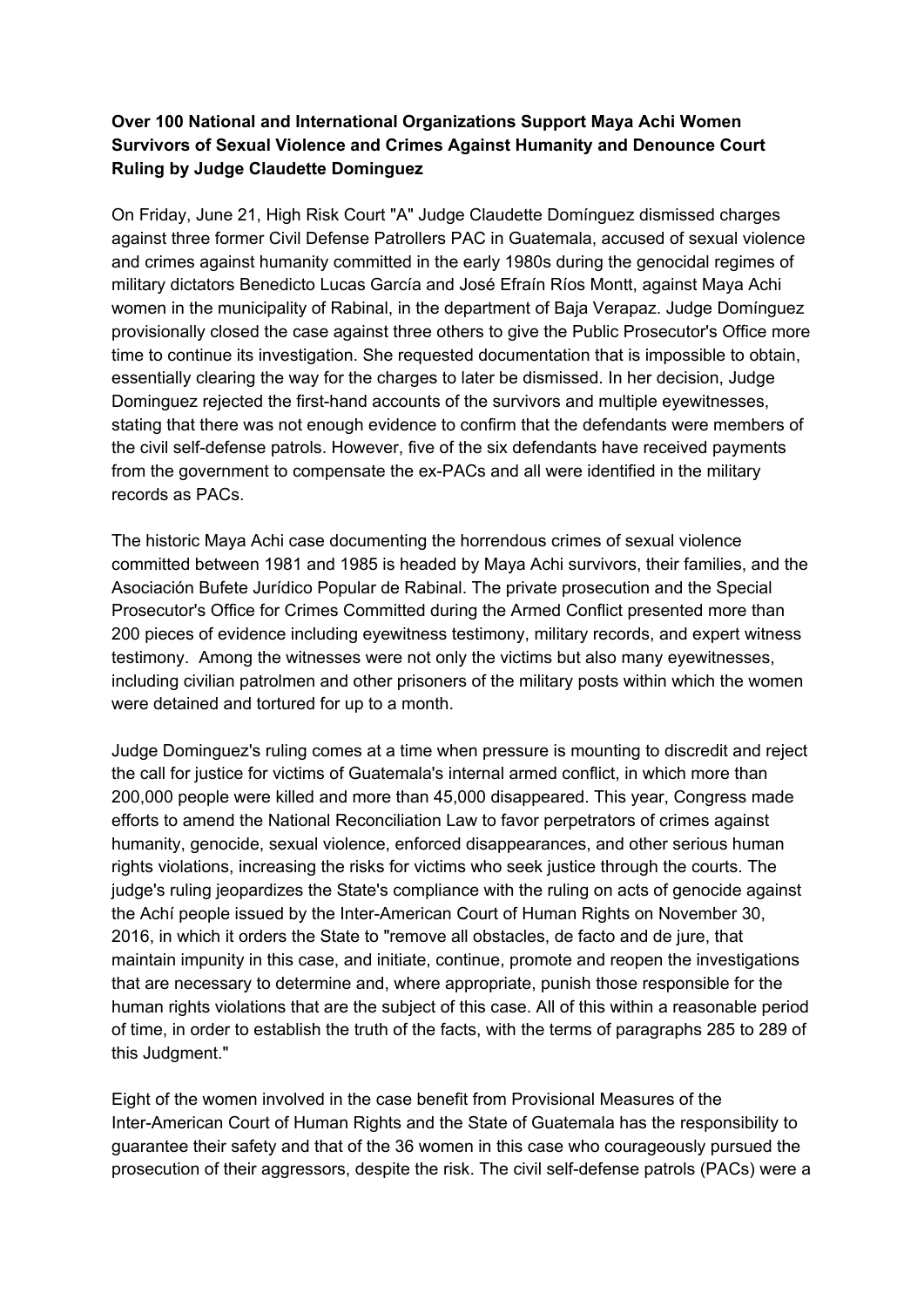paramilitary structure, created by the Guatemalan army. They operated in communities to control and, in many cases, carry out acts of violence and serious human rights violations against their neighbors, the civilian population, during the internal armed conflict. The survivors who seek justice, in this case, live in the same municipality, Rabinal, where their rapists reside. Although there is a strong possibility that Judge Dominguez's ruling will be overturned on appeal, the defendants were released from pre-trial detention.

It is not the first time that Judge Claudette Domínguez, whose sister is a commander of the Guatemalan Armed Forces, has handed down rulings that arbitrarily dismiss the evidence and violate the Constitution in favor of the military. In March, she granted bail to infantry colonel Juan Chiroy Sal and eight other military officers accused of extrajudicial killings of six peasants in an October 4, 2012 massacre in Alaska, Totonicapan. Chiroy was appointed by President Jimmy Morales on Friday as Army Inspector General. In 2017, in the so-called CREOMPAZ case, the largest known case of forced disappearance in Latin America, Judge Dominguez granted bail to Edgar Ovalle, a powerful retired military man accused of forced disappearance and crimes against humanity for his acts committed between 1981 and 1988 in Military Zone 21 (now named CREOMPAZ). At the time of his arrest, Ovalle was an elected member of Jimmy Morales' FCN-Nación party congress. After Dominguez granted him bail, Ovalle allegedly fled the country and has been a fugitive ever since. Judge Dominguez has also granted bail to congressional representatives accused of corruption.

Not only has she released actors accused of serious crimes, but he has obstructed the path to justice through the arbitrary dismissal of important evidence, in particular, the testimony of those most affected by the crimes, i.e. survivors and eyewitnesses. In the CREOMPAZ case, Judge Dominguez excluded about 80% of the evidence and testimonies presented by the Public Prosecutor's Office and the plaintiff organizations. These include all accusations of sexual violence, on which the judge simply did not rule. Therefore, the CREOMPAZ case is on hold, while survivors of sexual violence go to the Femicide Chamber to order the judge to rule. In their actions, there is a pattern of disregard for the right to justice for survivors of systematic sexual violence committed by the army and ex-PACs under their command.

Victims of serious human rights violations have the right to be heard by objective, impartial and independent judges.

We, the undersigned organizations:

- Express our full support and solidarity to the Mujeres Maya Achi and the Asociación Bufete Jurídico Popular de Rabinal. We reiterate our respect, gratitude, and admiration for your courageous struggle and reaffirm that we stand with you in the continued pursuit of integral justice.

- Fully support your decision to appeal Judge Dominguez's decision and the request to recuse her from the case.

- Reiterate the victims' call on the Judiciary to remove Judge Dominguez from a transitional justice case where the military is being accused of serious human rights violations.

- Ask the State to guarantee the protection and physical safety of the victims, their families, their lawyers and members of the Bufete Jurídico Popular de Rabinal Association.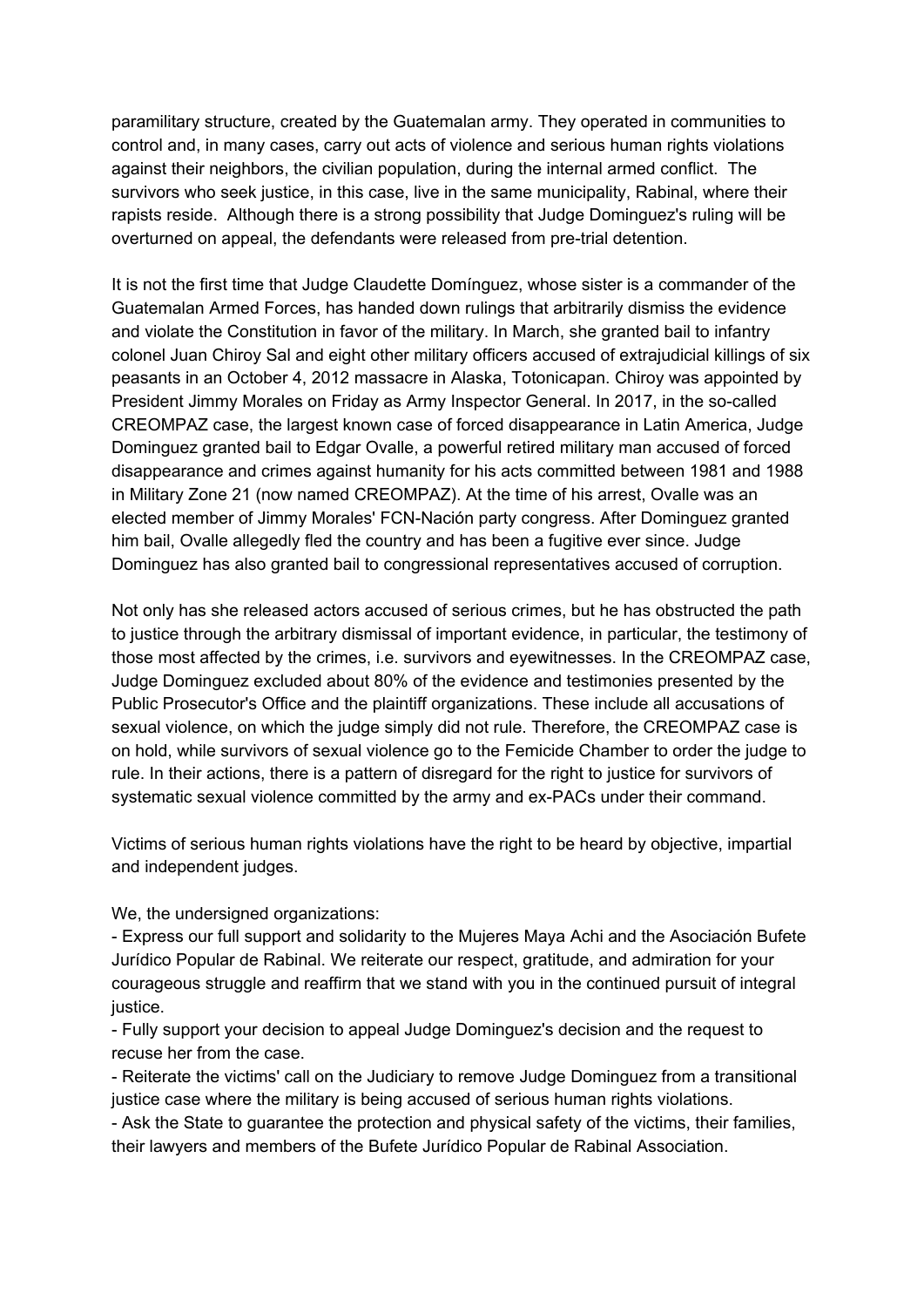**Global** Just Associates JASS

## **Regional**

Center for Justice and International Law CEJIL International Commission of Jurists International Platform Against Impunity

# **Canada**

Comité por los derechos humanos en América latina Common Frontiers Communities at play Society Elders for Environmental Justice Guatemala Community Network Guatemala Research Group, University of Northern BC MiningWatch Canada Todos por Guatemala Waterloo Region Mayan Project

# **Catalonia**

Entrepobles

**Chile** Hagamos Lo Imposible

### **Colombia**

Coordinador Nacional Agrario Organización Nacional Indígena de Colombia - ONIC

### **El Salvador**

JPIC Franciscanos

### **France**

Collectif Guatemala

### **Guatemala**

AEU Amerindia APDAS MANOS FRATERNAS Asecsa Asociación Chomija' Asociación COMUNICARTE Asociación Pop No'j Autónoma/ Alianza de Mujeres y Mujeres Indígenas por el Acceso a la Justicia en Guatemala Bufete para Pueblos Indígenas C. A. Autoridades Ancestrales Chomija Chomoja' **CODECA** Diputada Sandra Moran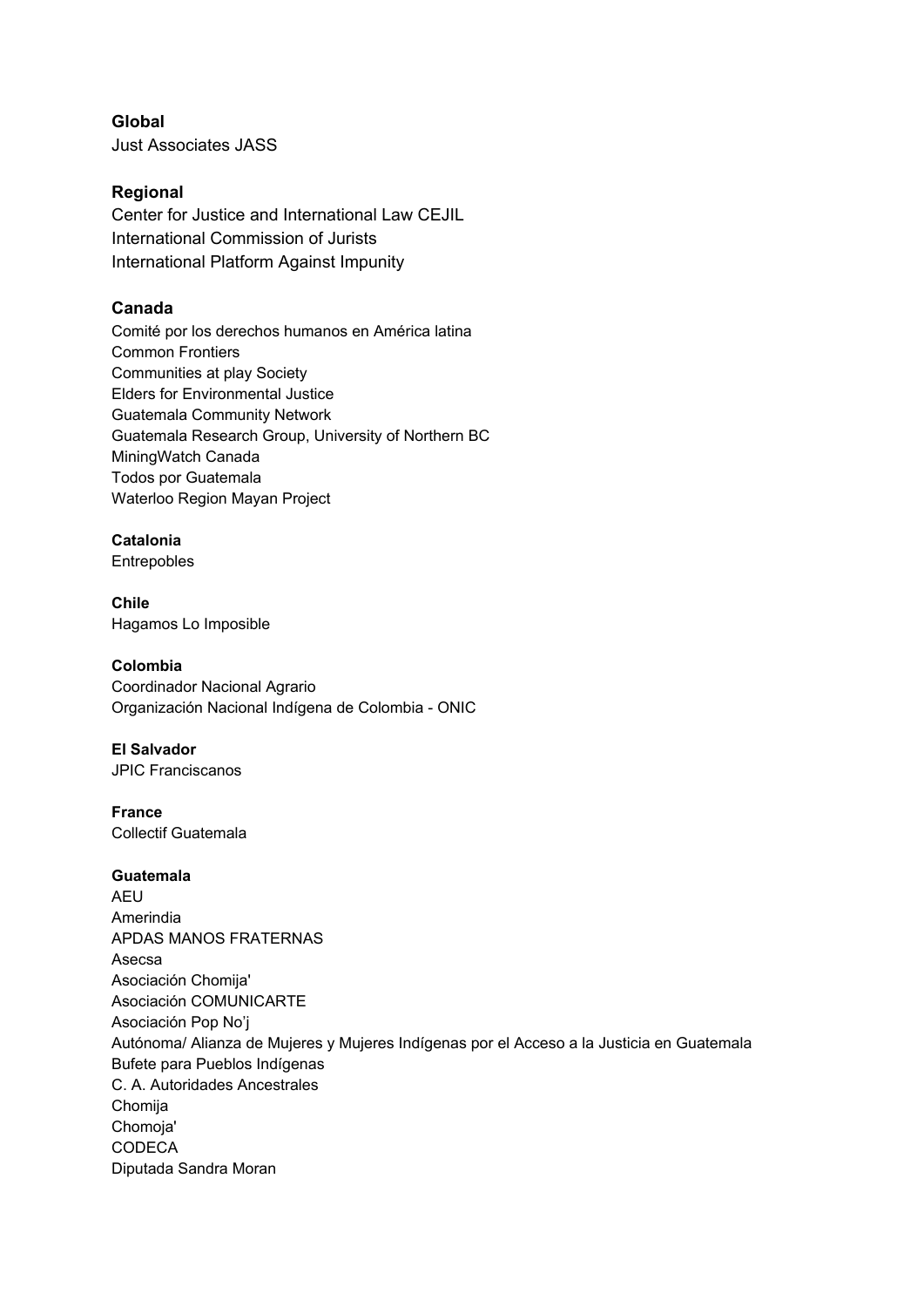Equipo de Estudios Comunitarios y Acción Psicosocial - ECAP Festivales Solidarios Fundación Guillermo Toriello GuateMaya LA Mujeres Resistiendo H.I.J.O.S. Guatemala Human Rights Defenders Project IIHAA - USAC Impunity Watch Instituto Nueva Esperanza, Rio Negro La Cuerda Mono Imagen Movimiento Nacional de Victimas Q'anil Tinamit Nim Alaxik ONU mujeres Proyectos y Servicios Red por la Paz y el Desarrollo de Guatemala Red Tz'ikin - Realizadoras-es Independientes de Guatemala Seguridad en Democracia (SEDEM) Unidad de Protección a Defensoras y Defensores de Derechos Humanos -Guatemala (UDEFEGUA) Unión Nacional de Mujeres Guatemaltecas Uxiljuj Batz (Trece Batz) Verdad y Justicia en Guatemala Visibles Voces de Mujeres

#### **Honduras**

Comité por la Libre Expresión Movimiento Amplio por la Dignidad y la Justicia

#### **Indonesia**

Kojigema

#### **Mexico**

CIESAS TBC

#### **Spain**

Asun Terol Col.lectiu Maloka Compañia de Jesus CUP Olesa de Montserrat Entrepobles Institut Català de la Salut Plataforma Suport Persones Refugiades de Santa Coloma de Cervelló

### **Sweden**

Swefor

**Switzerland** Guatemala-Netz Zurich, Suiza